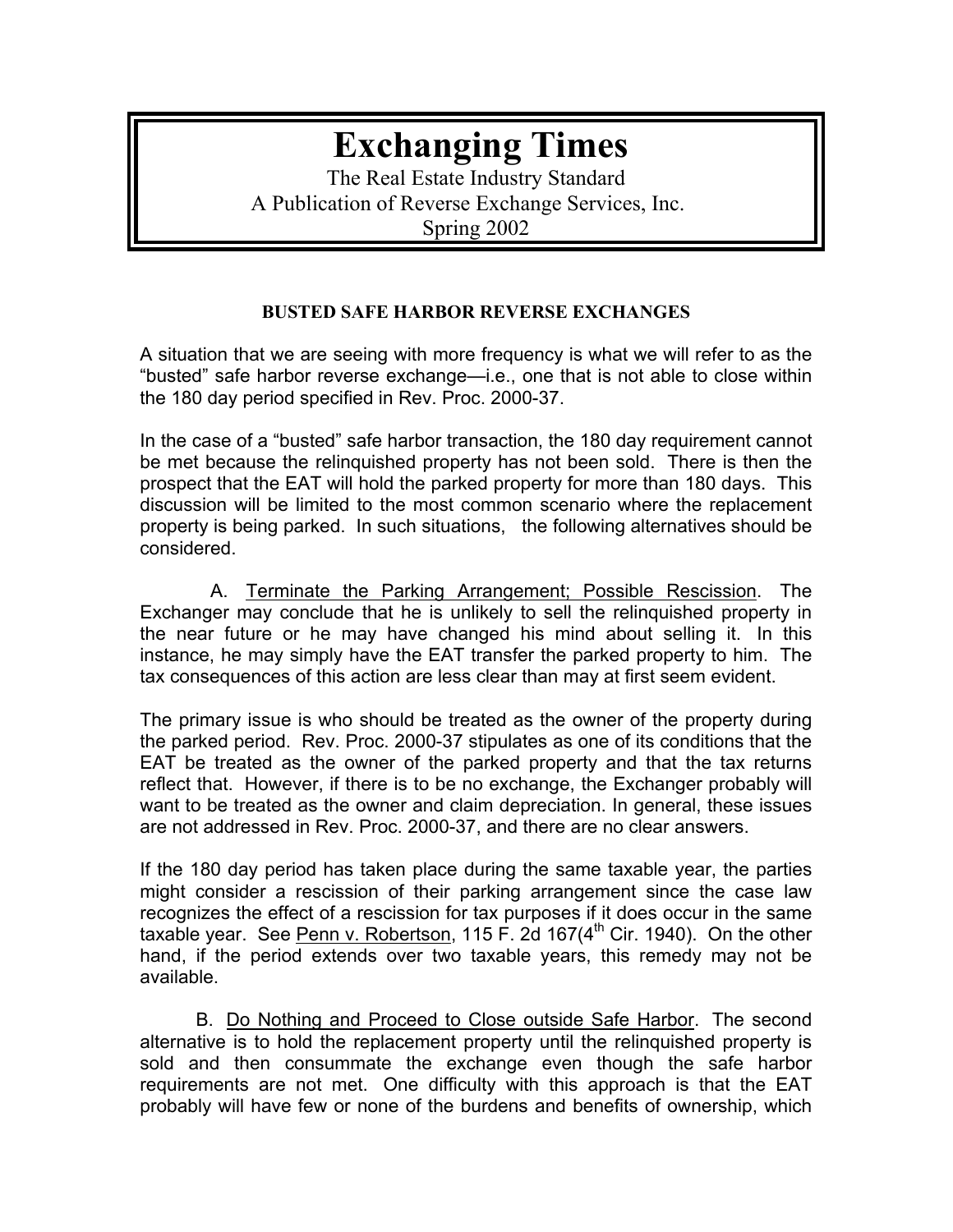Rev. Proc. 2000-37 referred to as a criteria of tax ownership applicable to exchanges outside the safe harbor.

Some cases (see, e.g. Biggs v. Commissioner, 69 T.C. 905 (1978)) suggest that an intermediary in a Section 1031 transaction does not need to have an economic interest in the property, and the IRS in PLR 200111025 seemed to require only a minimal amount. Nevertheless, the "do nothing" strategy would appear to be risky if the intent is to have a valid exchange.

C. Inject Some Economics. Another alternative is to amend the arrangement to provide some economic benefit to the EAT. For example, the lease of the parked property by the EAT to the exchanger might be amended to provide for rental payments representing a reasonable return to the EAT. Similarly, some economic risk could be added to the EAT's position. Thus, the argument would be that the relationship between the EAT and the exchanger in its entirety results in sufficient benefits to the EAT under applicable case law.

Some have taken the position that a non-safe harbor reverse transaction cannot be "added on" to a safe harbor transaction. While that is probably true under the provisions of Rev. Proc. 2000-37, the real issue is how such an amendment to the arrangement will be treated under the case law. The underlying issue is whether the EAT is to be treated as the agent of the exchanger. If the EAT meets the various requirements set forth by the IRS in LTR 200111035 to establish that the EAT is not the agent, for tax purposes, of the Exchanger, the additional economic attributes of the EAT could bolster the argument that the exchange is valid even though the safe harbor is not met.

D. "White Knight" Transaction. The final alternative is to have a "white knight" enter the picture and acquire either the parked replacement property from the EAT or the relinquished property from the Exchanger. The white knight would serve as interim owner of the property until a final buyer for the relinquished property were found, but its acquisition and ownership would be structured in a manner to have sufficient incidents of ownership of the property for tax purposes so that it would be deemed to be acting as a principal and not as the agent of the Exchanger. The best way to do this is for the white knight to have both upside and downside potential with respect to the property.

The "white knight" alternative presents the strongest case for tax purposes of the alternatives discussed here. However, as is frequently the case in tax matters, there is a trade-off in that it potentially is the most expensive to the exchanger through potential lost profits on the sale of the relinquished property or additional costs through a higher price for the replacement property that could accrue to the white knight.

E. Some Concluding Thoughts. As the foregoing indicates, the "busted" safe harbor transaction involves considerable navigation through uncharted